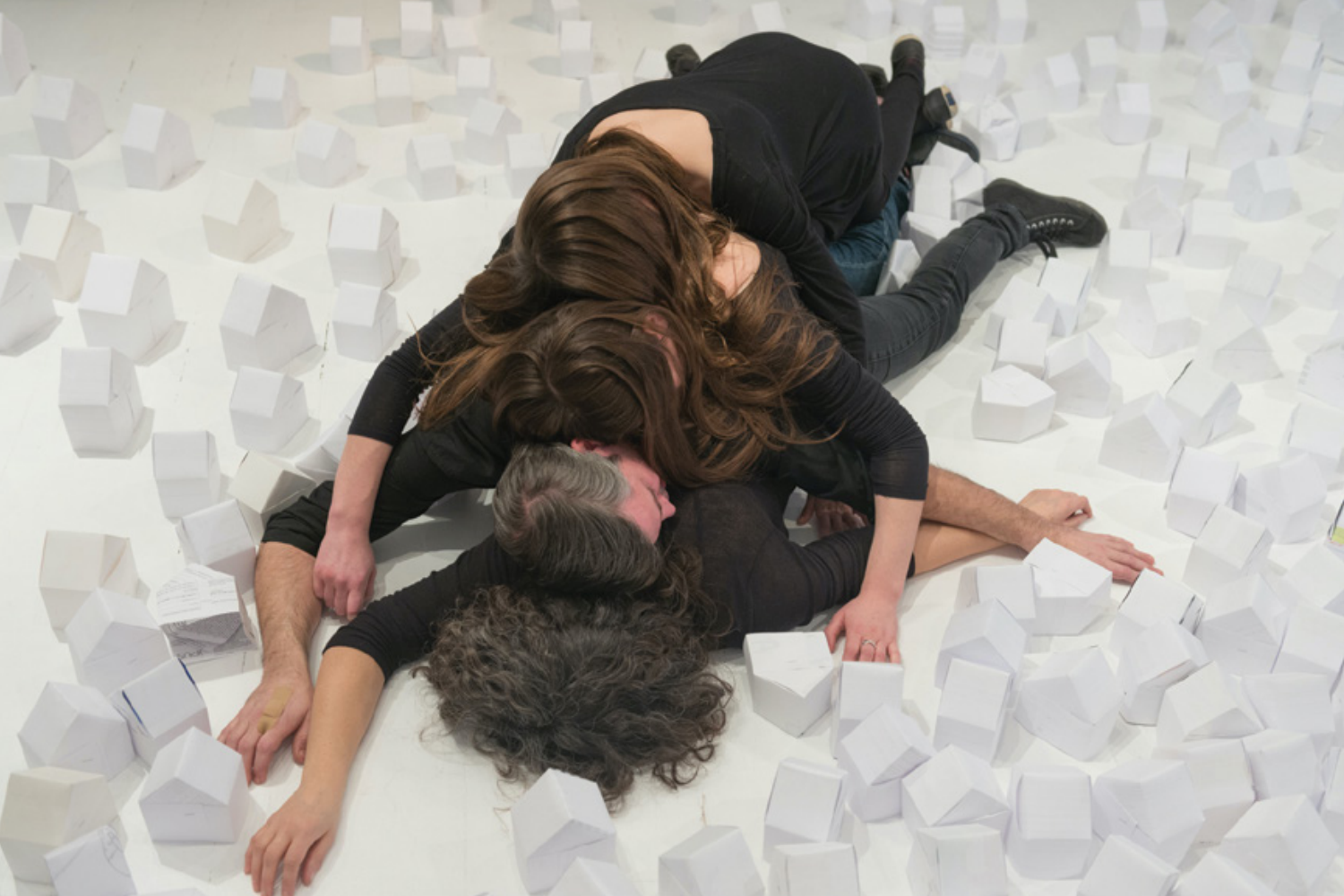# EMPILER

*Cette action implique un contact physique intime avec la famille biologique ou choisie.*

La personne la plus lourde s'étend au sol sur le ventre. La personne suivante s'allonge de la même manière sur le dos de la première, en répartissant son poids. Les autres font de même à tour de rôle, en terminant par la personne la plus légère. Au moment où tout le monde est empilé, le groupe tente de respirer à l'unisson. L'action se termine lorsque la personne au sol n'est plus capable de supporter la charge. Tout le monde roule alors hors de la pile.

Image: Rachel Echenberg, *Home is where*, performance, 2016, avec Clara, Zoe et Sebastien Worsnip; photo: Paul Litherland

Rachel Echenberg, *Empiler, toucher, crier, envelopper: suggestions de performances*, en collaboration avec l'équipe de l'éducation de la Fondation PHI, juillet 2021. En lien avec la performance de Dora Garcia *Two Planets Have Been Colliding for Thousands of Years* (Fondation PHI, du 7 juillet au 1er août 2021).

Q FONDATION PHI

### PHI FOUNDATION Q

# PILE

*This action requires intimate physical contact with chosen or biological family.*

The heaviest person lies face down on the ground. The next person lies down with their stomach on the back of the first, spreading their weight evenly. This is repeated for each person, ending with the smallest. Once the pile is complete, the group tries to breathe as one. The action ends when the people on the bottom can no longer hold the mass and everyone rolls off.

Image: Rachel Echenberg, *Home is where*, performance, 2016, with Clara, Zoe, and Sebastien Worsnip, photo: Paul Litherland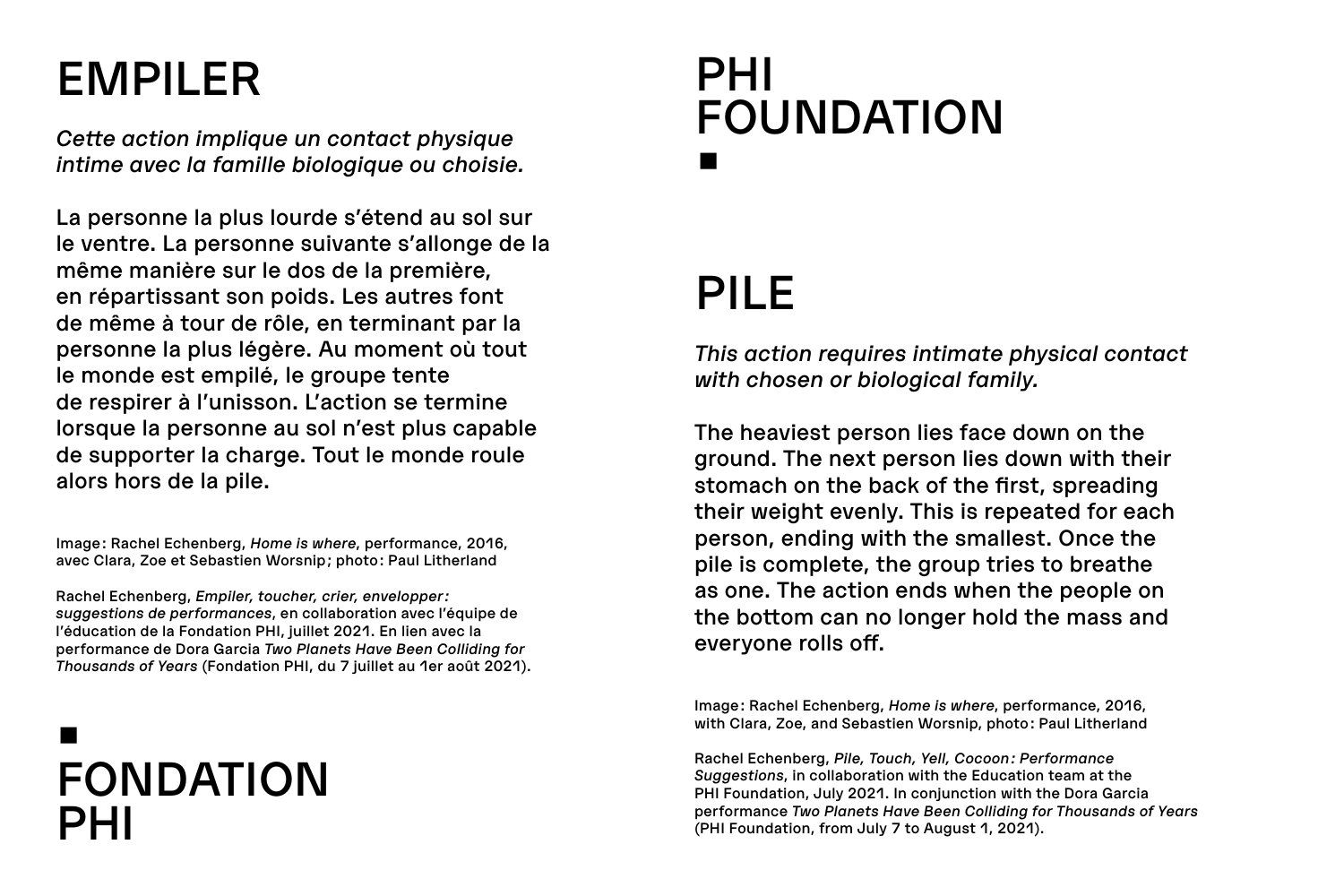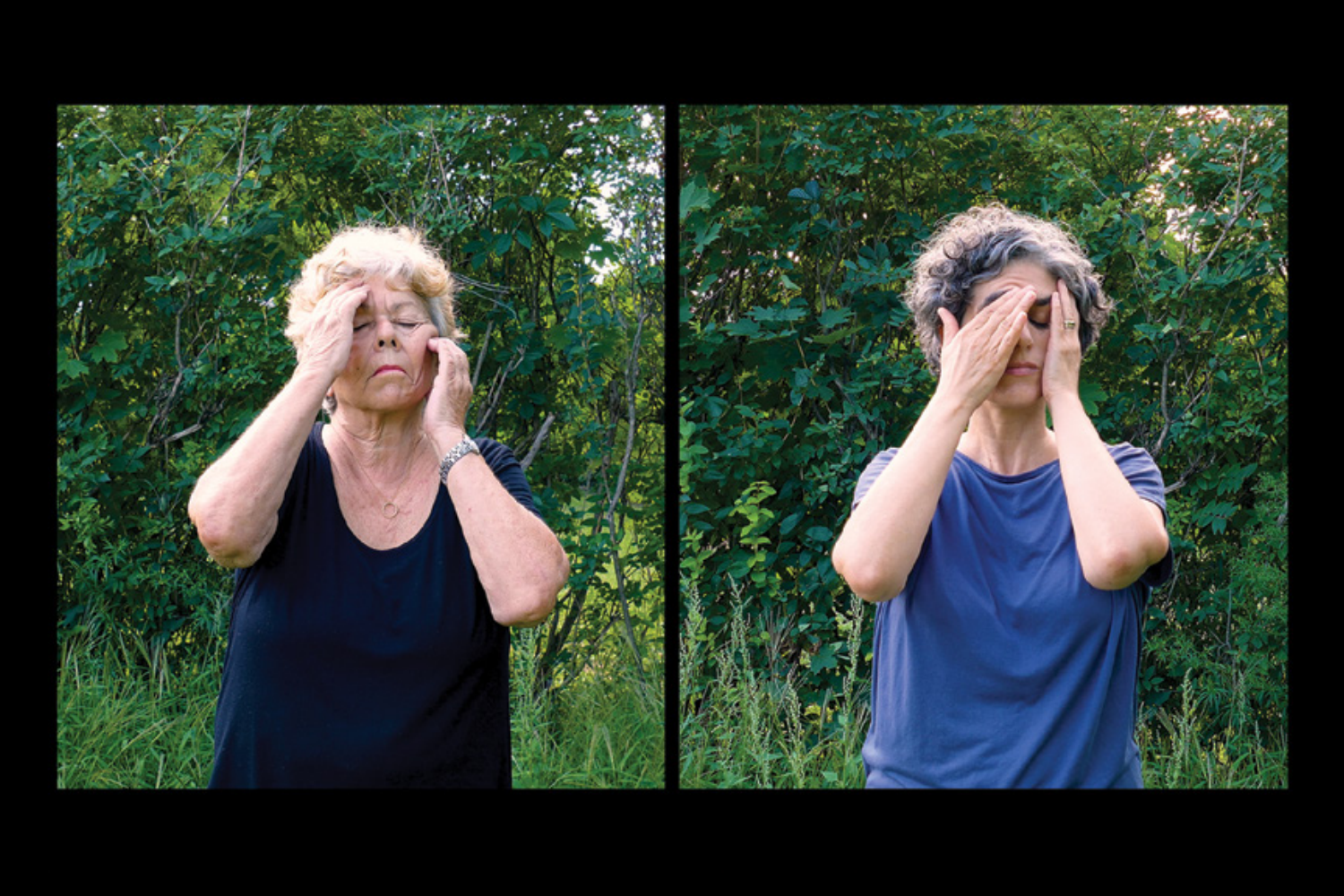# TOUCHER

*Cette action peut être exécutée en présence ou à distance de la famille biologique ou choisie, ou seul·e.*

Les yeux fermés, chaque personne porte ses mains à son visage. En modulant la pression exercée pour explorer la mâchoire, le crâne, les joues, le nez, le cou, etc., il·elle·s tentent de reconnaître leurs parents, enfants, ancêtres dans la structure de leur propre corps. Chacun·e y va à son propre rythme et termine l'action en abaissant ses mains et en ouvrant les yeux.

Image: Rachel Echenberg, *Conversation avec ma mère (et sa mère, et sa mère, et sa mère, et sa mère, et sa mère, et sa mère …)*, vidéo, 2020, avec Michelle Green Echenberg

Rachel Echenberg, *Empiler, toucher, crier, envelopper: suggestions de performances*, en collaboration avec l'équipe de l'éducation de la Fondation PHI, juillet 2021. En lien avec la performance de Dora Garcia *Two Planets Have Been Colliding for Thousands of Years* (Fondation PHI, du 7 juillet au 1er août 2021).

Q FONDATION PHI

### PHI FOUNDATION Q

# TOUCH

*This action can be completed with chosen or biological family gathered physically or remotely, or alone.*

With eyes closed, each person brings their hands to their own face. Using alternating pressure to explore the jaw, the skull, the cheeks, the nose, the neck, etc., they try to recognize their parents, children, or ancestors in the structure of their own body. Each person goes at their own pace, ending by lowering their hands and opening their eyes.

Image: Rachel Echenberg, *Conversation with my mother (and her mother, and her mother, and her mother, and her mother, and her mother…)*, video, 2020, with Michelle Green Echenberg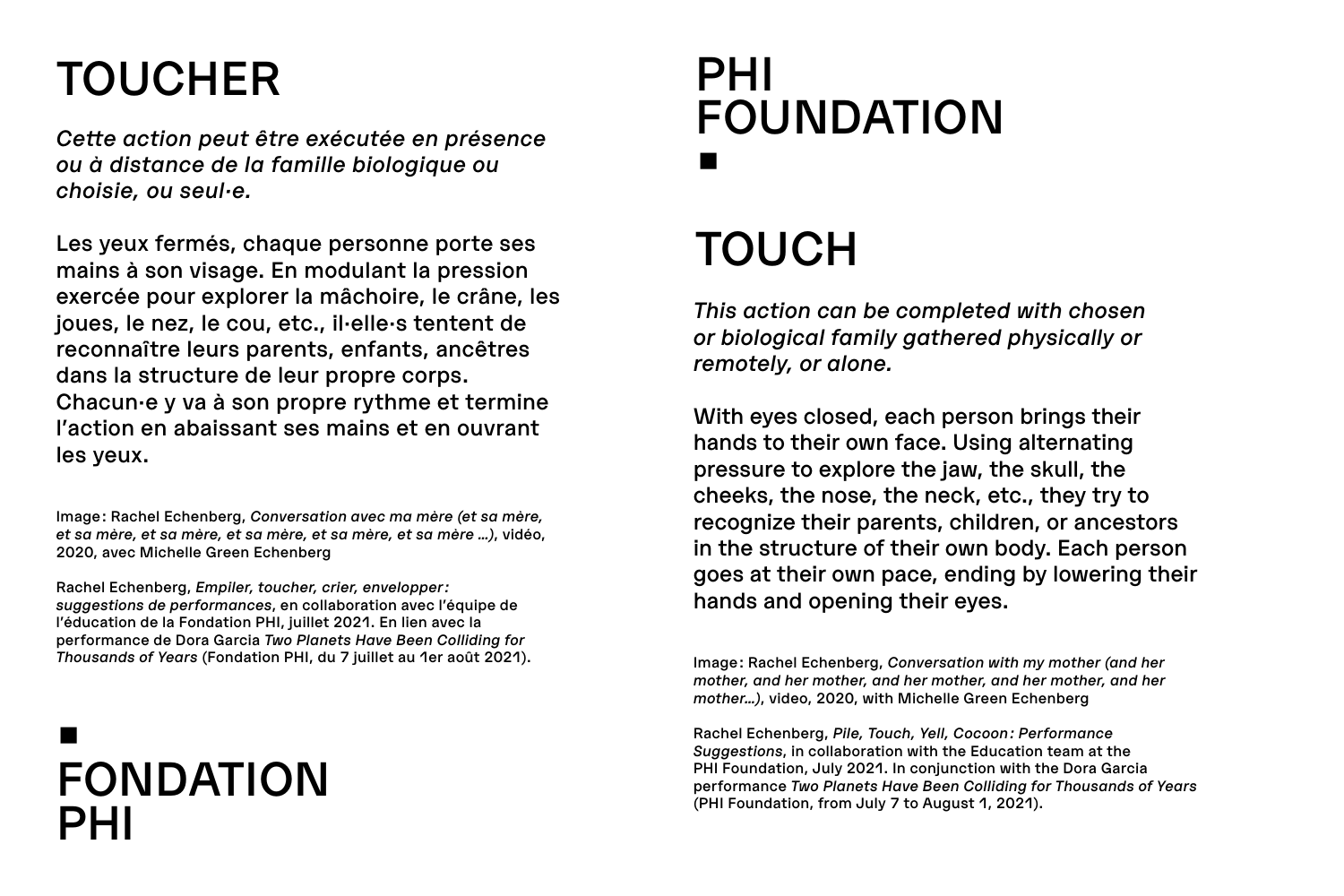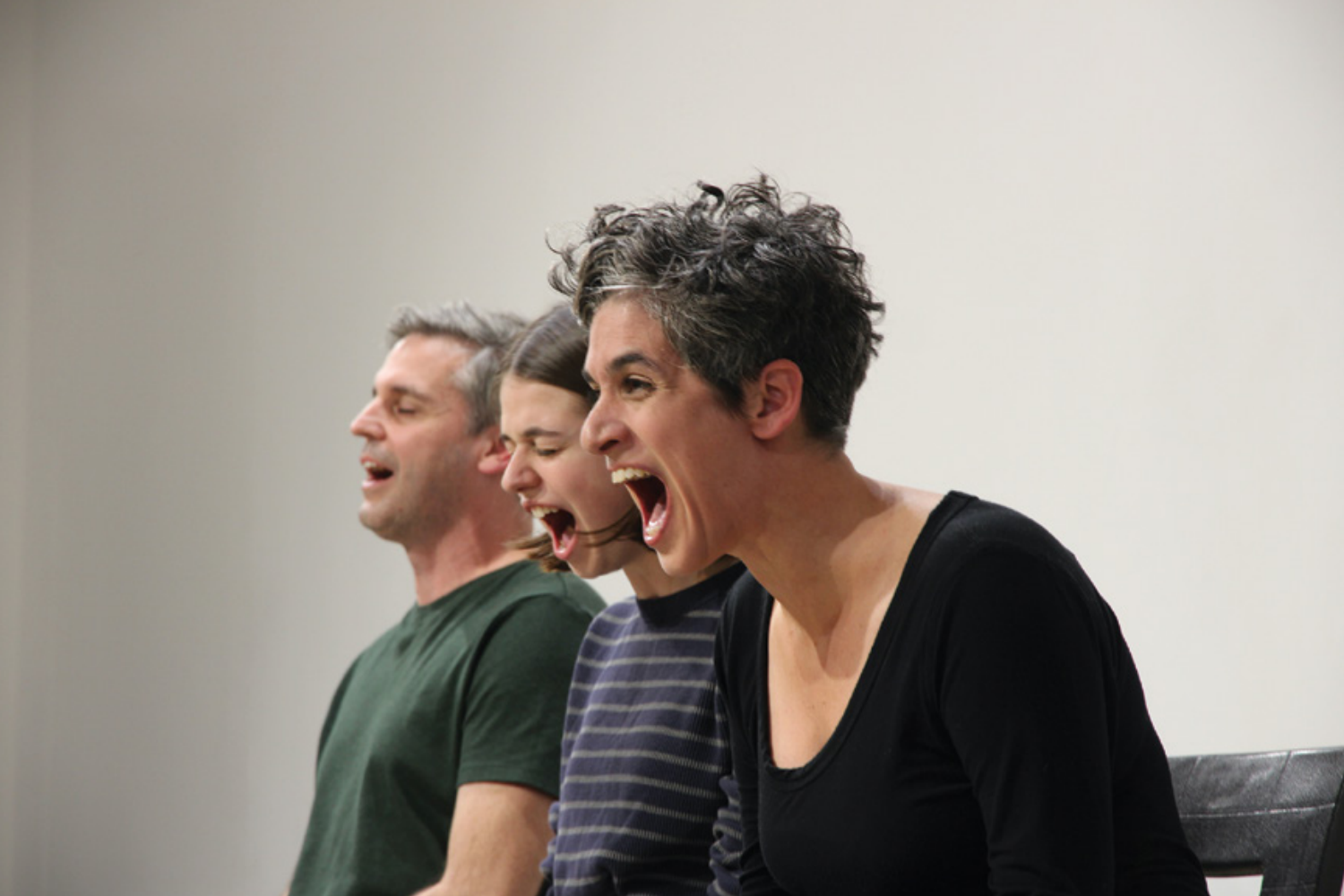### CRIER

*Cette action implique une présence physique avec la famille biologique ou choisie.*

Le groupe doit s'orienter soit dans la même direction ou dans des directions différentes ; personne ne doit être face à face. À un signal prédéterminé, tout le monde commence à crier. Aucune parole ne devrait être prononcée. Le son peut fluctuer de discordant à harmonieux parmi le groupe. Chaque personne peut faire silence pour reprendre son souffle. Cette action se termine lorsque tout le monde a cessé de crier.

Image: Rachel Echenberg, *Triptych*, performance, 2019, avec Clara et Sebastien Worsnip; photo: Francis O'Shaughnessy

Rachel Echenberg, *Empiler, toucher, crier, envelopper: suggestions de performances*, en collaboration avec l'équipe de l'éducation de la Fondation PHI, juillet 2021. En lien avec la performance de Dora Garcia *Two Planets Have Been Colliding for Thousands of Years* (Fondation PHI, du 7 juillet au 1er août 2021).

Q FONDATION PHI

### PHI FOUNDATION Q

# YELL

*This action requires the presence of chosen or biological family.* 

Members of the group should face either the same or different directions, but not each other. At a predetermined signal, everyone begins to yell. There should be no words. The sound may fluctuate between harmony and dissonance within the group. Members can take breaks in silence to catch their breath. The action ends when everyone is finished yelling.

Image: Rachel Echenberg, *Triptych*, performance, 2019, with Clara and Sebastien Worsnip, 2019, photo: Francis O'Shaugnessy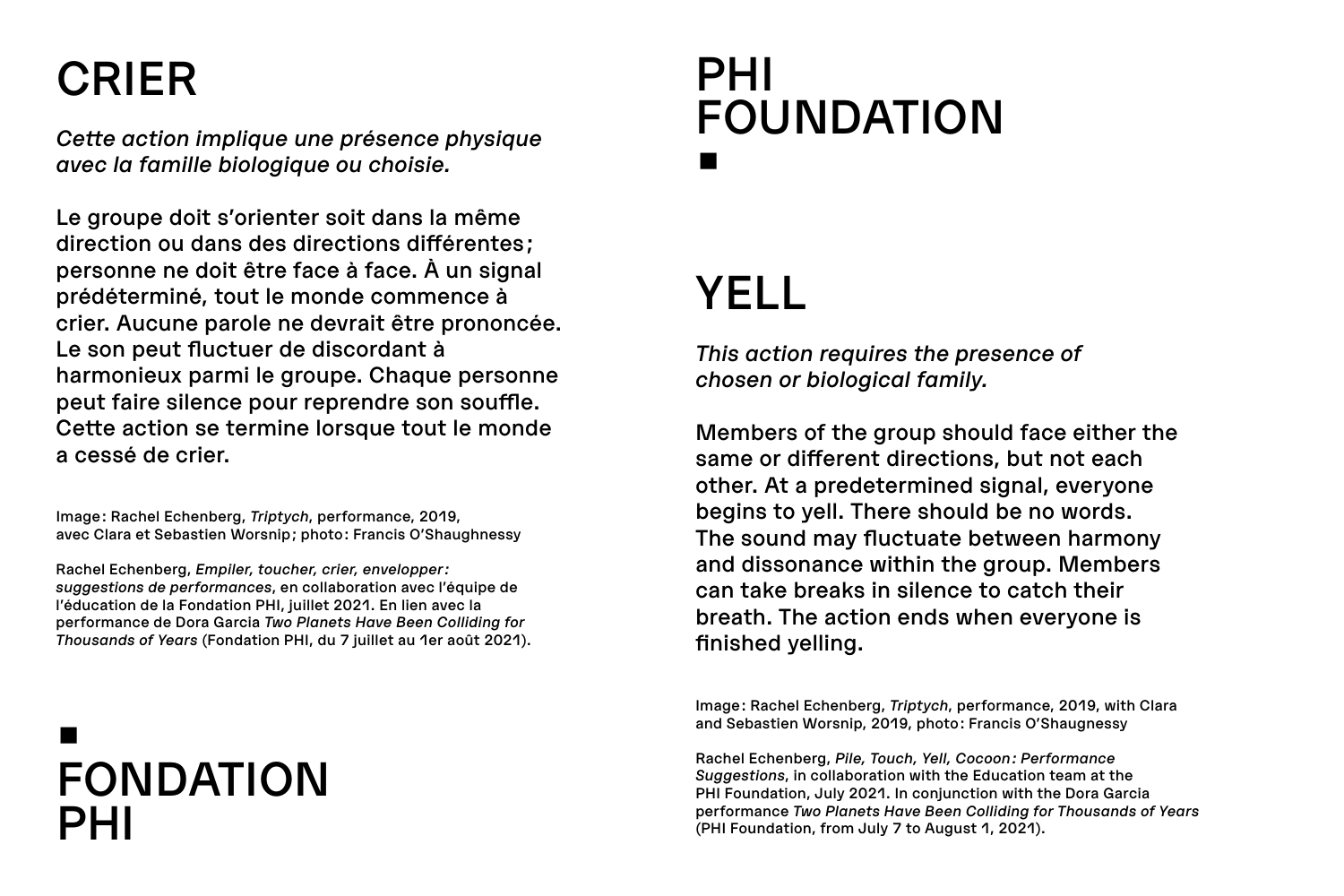